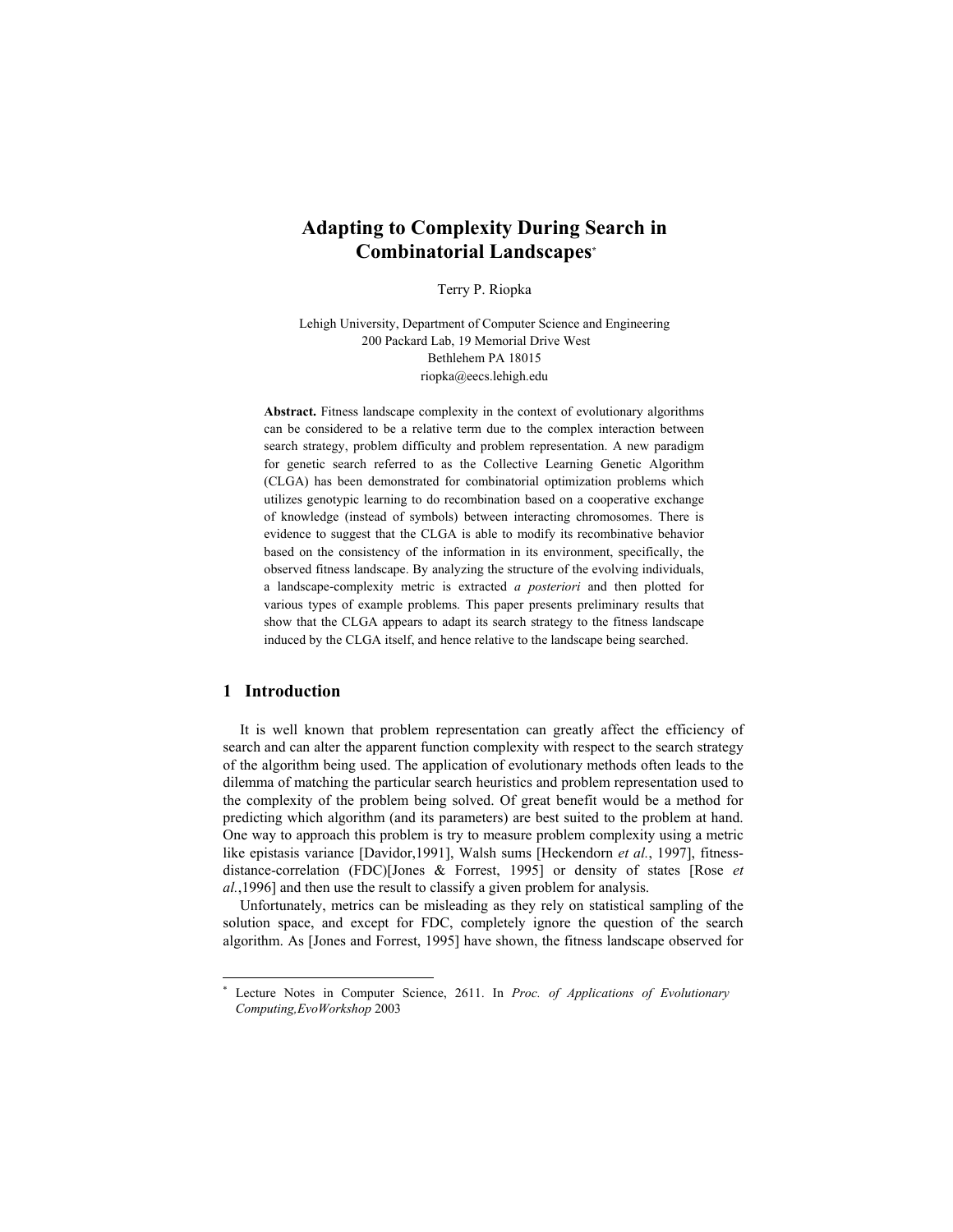a particular function is an artifact of the algorithm, or more accurately, of the neighborhood induced by the operators the algorithm employs.

Another way would be to take an adaptive approach, to devise an algorithm that modifies its own behavior in the process of solving a given problem. Examples of this approach range from the self-adaptive mutation rates used in evolutionary strategies[Back, 1997] to the evolving representations pioneered by [Goldberg, *et al.*, 1989]. A comprehensive list of such methods is too extensive to be discussed here, but may be found in a recent survey [Hinterding, *et al.,* 1997]. In the case of selfadaptation, operators are often adjusted based on an analysis of the progress of the algorithm. A frequent criticism is the lag in the time between operator adjustment and algorithm response. In the case of evolving representations, the intent is to discover and analyze variable interactions in order to efficiently deal with them. However, assumptions regarding problem complexity are required to make these methods work.

The Collective Learning Genetic Algorithm (CLGA) [Riopka and Bock, 2000][Riopka, 2002] is an example of the latter approach, but is shown here to also use a type of implicit problem-difficulty metric by virtue of the mechanism used to do recombination. The metric does not ignore the question of the search algorithm because it is part *of* it. In this paper, a **landscape complexity** metric is extracted *a posteriori* by analyzing the structure of the evolving individuals and then plotted for various types of example problems. Preliminary results show that the CLGA appears to respond to problem difficulty naturally, as a consequence of its operation. The CLGA search strategy is reflected in the empirically derived landscape complexity metric, and is shown to adapt to the problem at hand. Adaptation occurs without any explicit operator control and without any assumptions regarding problem complexity.

The paper is organized as follows. Section 2 reviews the main features of the CLGA to provide the necessary background for understanding the landscape complexity metric. Section 3 discusses how the landscape complexity metric is extracted from the CLGA. Section 4 presents and discusses the results, and the paper is summarized and concluded in Section 5.

# **2 CLGA Description**

A complete description of the CLGA is given in the sources cited previously. The following section briefly reviews the main features of the algorithm.

A CLGA consists of a population of adaptive learning agents called **SmartChromosomes**. Each SmartChromosome consists of two components: an instantiation of a collective learning automaton (CLA) and a chromosome string representing the best solution the SmartChromosome has found so far. The concept of a CLA is derived from collective learning systems theory [Bock, 1993]. The CLGA differs from other evolutionary algorithms in one very important way, and that is that recombination involves *not* an exchange of schemata, but an exchange of *information* which is then used by individual chromosomes to guide. Since that information is derived from observations of schemata within the population, recombination is necessarily driven by the quality and consistency of that information.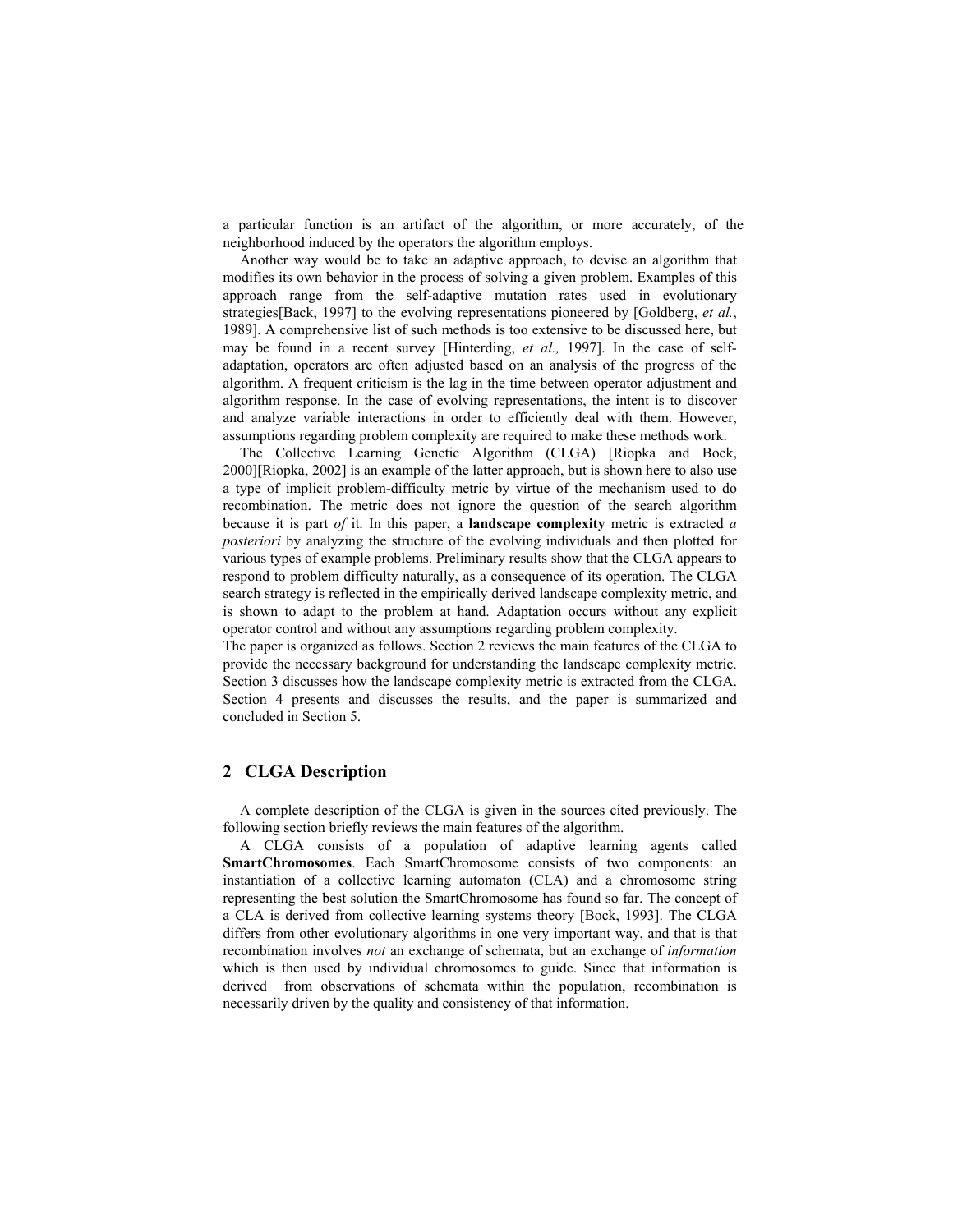A CLA consists of a fixed number of **feature detectors**, each associated with a histogram that contains the accumulated knowledge of the fitness of schemata the SmartChromosome has "observed". Each feature detector monitors a unique set of chromosome sites. Its corresponding histogram contains one bin for every possible permutation of symbols for the chromosome sites, which the feature detector monitors. The number of feature detectors in each SmartChromosome (*d*) and the cardinality of the set of monitored sites (*k*) are both parameters of the algorithm. For example, for binary encodings, a feature detector monitoring *k* chromosome sites will have  $2^k$  bins. Figure 1 shows a graphical depiction of two SmartChromosomes, taken from a binary encoded population with  $d=4$ ,  $k=1$  and string length  $N=12$ . The simplest case of  $k=1$  is shown in the example to make it easier to understand the extracted landscapecomplexity metric discussed in the next section.

Given a feature detector cardinality of  $k$ , the total number of possible combinations of monitored sites is N chromosome sites taken  $k$  at a time  ${}_{N}C_{k}$ . The number of SmartChromosomes (*M*) in the CLGA population is determined by the number of feature detectors per SmartChromosome and the **combination ratio** *rc*, the fraction of combinations actually incorporated into the population. Hence,

$$
M = \left\lceil \frac{r_{c \ N} C_k}{d} \right\rceil \tag{1}
$$

Incorporating all combinations insures problem-representation independence with respect to the recombination process. A population is created by randomly selecting the required number of combinations (without replacement) from the total and distributing feature detectors as randomly as possible among the SmartChromosomes. With large populations and small *k*, the combination ratio is usually much larger than one and corresponds to the number of copies of each feature detector in the population.

Initial chromosome strings are generated randomly. Each generation consists of five stages: mating, intelligent recombination, directed mutation, evaluation and individual selection, all of which are executed locally by the individual SmartChromosomes.

**Mating.** Each SmartChromosome mates with *m* other SmartChromosomes selected randomly from the population.

**Intelligent Recombination.** Intelligent recombination comprises two processes: an acquisition of knowledge (**inspection**) and application of that knowledge to direct recombination (**interrogation**). A SmartChromosome *inspects* the strings of its mates by noting in each mate's string the particular permutation of symbols at the location of the sites monitored by the SmartChromosome's feature detectors. The bin weight associated with the observed permutation is replaced by the average of the current string fitness and all other string fitnesses that contributed to that bin in the past. A SmartChromosome *interrogates* its mates by superposing the best states of its own feature detectors with those of its mates' feature detectors in order to modify its string. To accomplish this, first all best states are sorted in descending order by weight magnitude. The corresponding permutations of symbols are superposed sequentially state by state beginning with the best state with the largest magnitude overwriting the relevant chromosome sites in the SmartChromosome's string. In order for a state to be **consistent**, none of the monitored sites of the corresponding feature detector may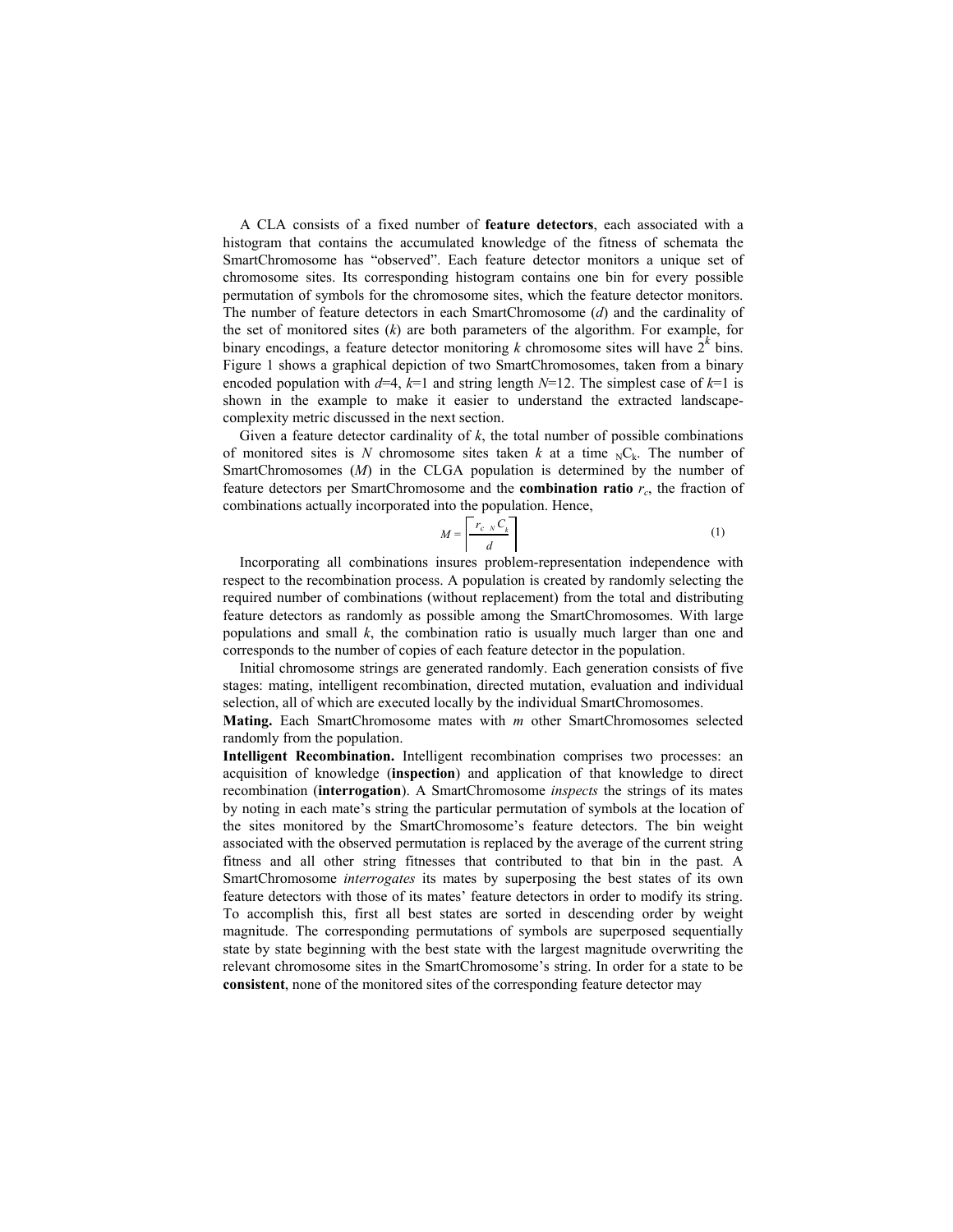

**Fig. 1.** During inspection, the feature detectors of SmartChromosome A "observe" the shaded symbols pointed to by arrows. For feature detector f5, this causes the bin weight for state [0] to be replaced by the average of the fitness of SmartChromsome B's string and all other string fitnesses that contributed to that bin in the past. The same is done for bin weight f6[1], f7[1] and f8[0]

overlap with those of any of the previously integrated states or, in case of overlap, the symbols in the overlapping sites must be identical. States, which are not consistent, are omitted. The fraction of a chromosome's sites affected by the best state superposition is referred to as the **superposition fraction**  $(s_f)$ .

**Directed Mutation.** Standard mutation is not applied in the CLGA, contrary to the experiments presented in [Riopka and Bock, 2000]. Many informal experiments have since shown that standard mutation is not needed and in fact, actually degrades CLGA performance. Consequently, a *directed mutation* operator is applied as follows. Each SmartChromosome maintains a FIFO∗ list of the last *h* unique chromosome strings it has evaluated, where *h* is some small number (to limit time and memory resources) referred to as **history length**. A SmartChromosome first searches its memory to see if the current string has already been evaluated. This will occur only if interrogation results in the creation of a string already in memory. If the string has already been evaluated, a single bit is randomly selected in the string and complemented. Only those bits that have *not* already been changed are eligible for mutation each time. Once all single bits are exhausted, combinations of two bits are complemented. Once those combinations are exhausted, combinations of three bits are complemented, etc. The need for directed mutation is related to the problem of feature detector convergence, a topic currently under research.

**Evaluation.** The SmartChromosome evaluates its string using the fitness function.

l

<sup>∗</sup> FIFO here means that the chromosome that hasn't been *repeated* in the longest time is replaced first.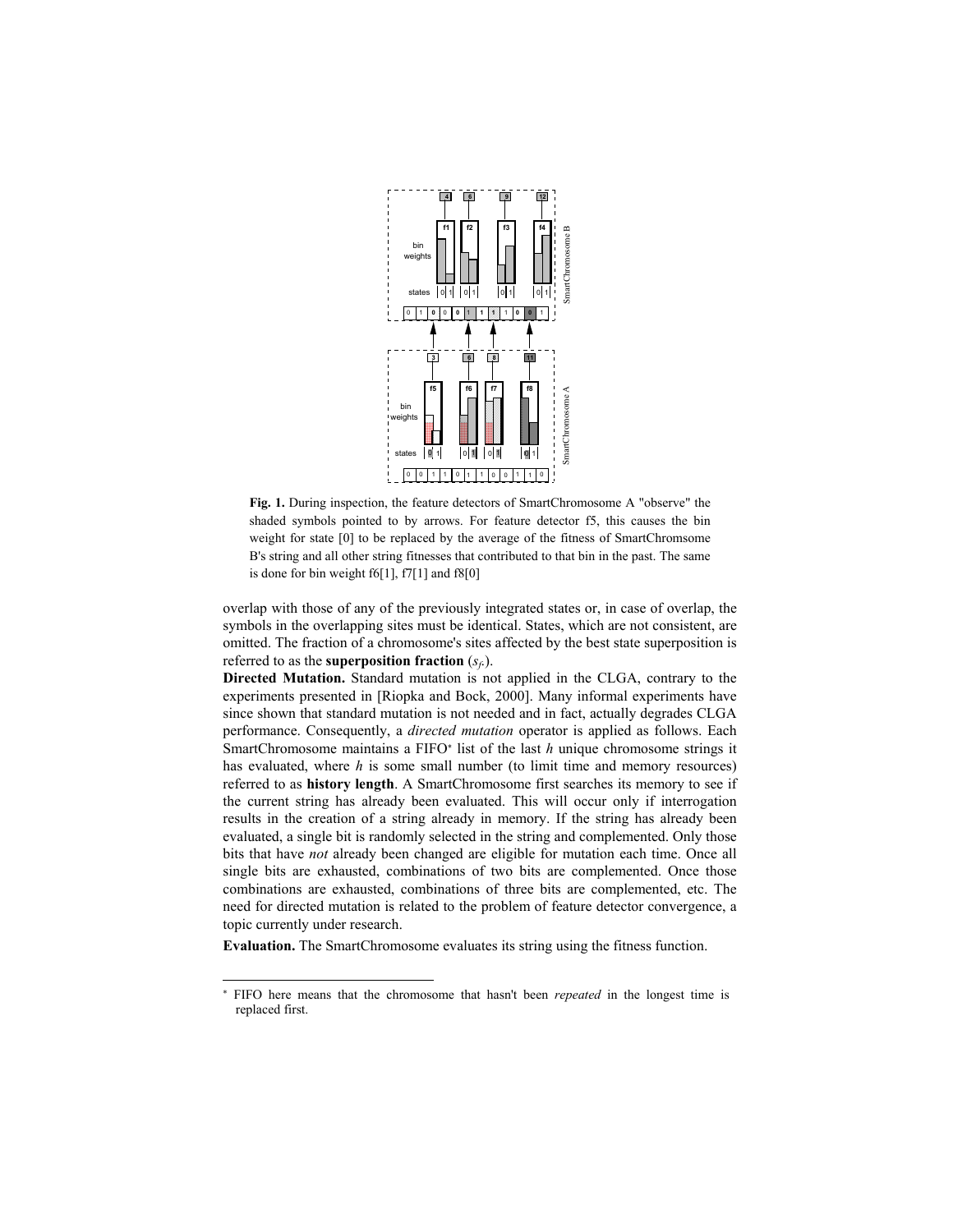**Individual Selection.** If a modification results in a string whose fitness is greater than the previous string, the new string is retained, otherwise, the SmartChromosome reverts to the previous one. In effect, the offspring competes with its parent. The SmartChromosome inspects its new string regardless of what its relative fitness is, thus learning from both its successes and its failures.

# **3 A Landscape Complexity Metric**

Significant evidence exists to strongly suggest that CLGA performance is independent of the size of the feature detector (*k*). For a detailed discussion of this result, the reader is referred to [Riopka, 2002]. Consequently, it is conceivable that the following analysis for  $k=1$  may be extrapolated to higher values of  $k$  with similar results. Therefore, all of the experiments presented here use a value of *k*=1 for which the following analysis is valid.

Chromosome strings are modified during the interrogation process. If we consider the mating of two SmartChromosomes with *k*=1, feature detectors that they have in common will tend to compete. This case exists in figure 1 for feature detectors f2 and f6 at chromosome site 6. In this example however, the "opinion" of each feature detector as to the best bit value for chromosome site 6 differs. SmartChromosome A (feature detector f6) has a greater bin weight for bit 1 while SmartChromosome B (feature detector f2) has a greater bin weight for bit 0 at that chromosome site. In this particular competition, f6 will prevail because its best state f6[1] has a bin weight that is greater than the bin weight associated with the best state  $f2[0]$ . The bit at chromosome site 6 will therefore be set to 1.

In a typical application, reasonable sized populations using *k*=1 give rise to a large number of copies of each feature detector. Consider a single chromosome site. For a given generation, that site will have some number of feature detectors in the population with one *opinion* as to the best bit state for that chromosome site, while the remainder will have the opposite *opinion*. If we take all those with a best bit state of 0 and compute the first two moments of the bin weight, and do the same for those with a best bit state of 1, we can test the null hypothesis that there is no difference between the means (assuming a t-distribution and using a two-tailed test).

Figure 2 shows the calculation of the t-statistic for an example chromosome of length *N*=12. The t-statistic is used to compute the confidence associated with the alternative hypothesis, that there is a difference between the two means. The intuition behind this is that a high confidence should indicate how *sure* the feature detectors have become regarding their *opinion* as to which bit state is correct, regardless of which bit state that is. The idea is that out of the feature detectors that agree with one another, in a competition they will simply set their bit to the agreed value. However, in instances where two feature detectors disagree, a high confidence implies that the difference will most likely be quite stark, and hence the decision as to which bit is set will be quite firm (either all tending to 0 or all tending to 1). On the other hand, a low confidence implies that there is little statistical difference between best states that disagree and hence bits will tend to flip between 0 and 1 more often, inducing a degree of randomness into the decisions being made.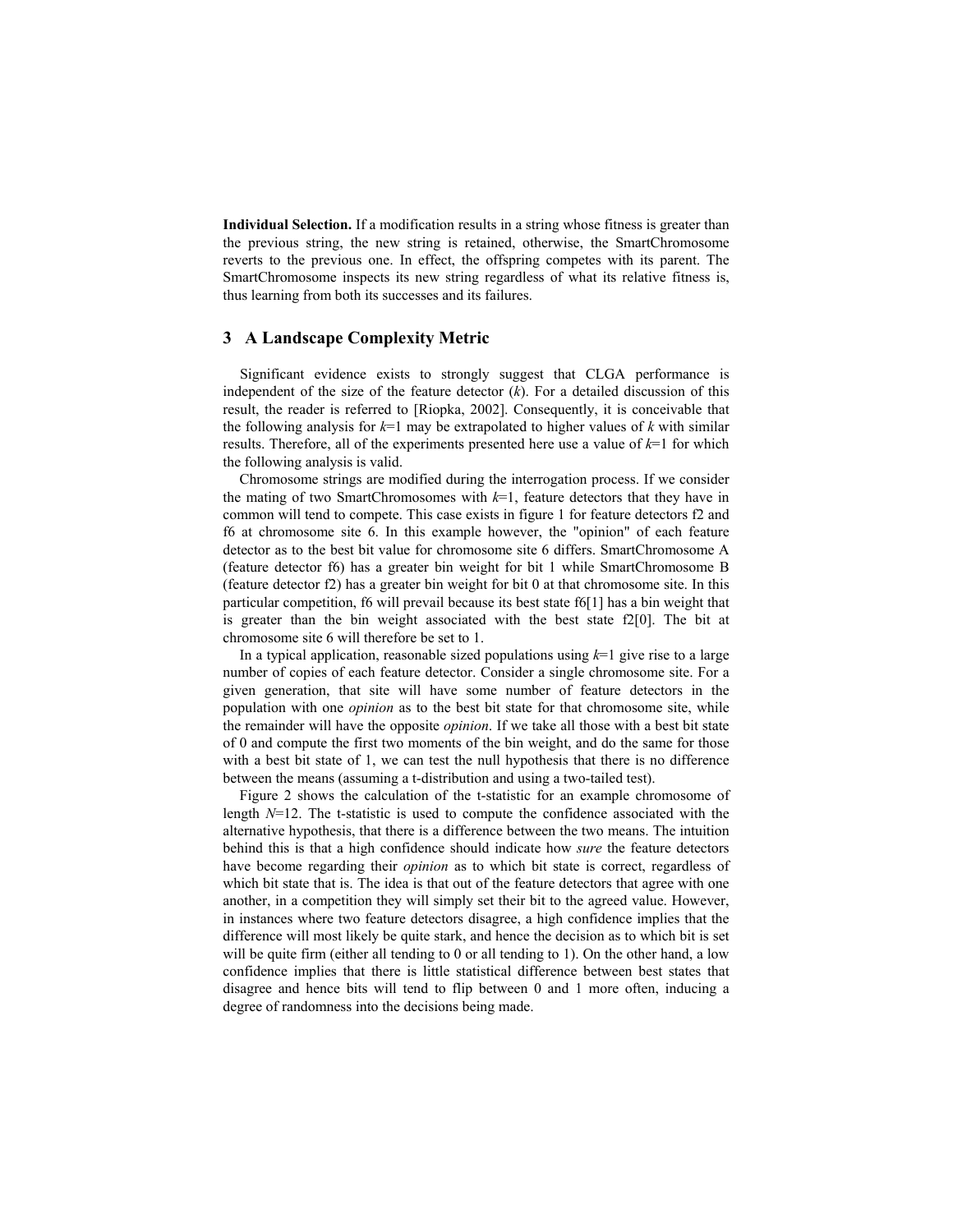| chromosome site: |         |  |  |  |                    |  |  |  |  |  |                                                                                                                                                                                                                                                                                                                                                                                                         |                                                                                                                                                           |
|------------------|---------|--|--|--|--------------------|--|--|--|--|--|---------------------------------------------------------------------------------------------------------------------------------------------------------------------------------------------------------------------------------------------------------------------------------------------------------------------------------------------------------------------------------------------------------|-----------------------------------------------------------------------------------------------------------------------------------------------------------|
|                  | 1 2 3 4 |  |  |  | 5 6 7 8 9 10 11 12 |  |  |  |  |  |                                                                                                                                                                                                                                                                                                                                                                                                         | where:                                                                                                                                                    |
|                  |         |  |  |  |                    |  |  |  |  |  |                                                                                                                                                                                                                                                                                                                                                                                                         | $\mu_{0_i}$ is the average bin weight for state 0 over all feature detectors at chromosome site <i>i</i> in instances where the best state is 0           |
|                  |         |  |  |  |                    |  |  |  |  |  |                                                                                                                                                                                                                                                                                                                                                                                                         | $\sigma_0$ is the standard deviation corresponding to $\mu_0$                                                                                             |
|                  |         |  |  |  |                    |  |  |  |  |  | $\mu_{0}$ , $\mu_{0}$ , $\mu_{0}$ , $\mu_{0}$ , $\mu_{0}$ , $\mu_{0}$ , $\mu_{0}$ , $\mu_{0}$ , $\mu_{0}$ , $\mu_{0}$ , $\mu_{0}$ , $\mu_{0}$ ,                                                                                                                                                                                                                                                         | $\mu_{i}$ is the average bin weight for state 1 over all feature detectors<br><i>i</i> at chromosome site <i>i</i> in instances where the best state is 1 |
|                  |         |  |  |  |                    |  |  |  |  |  | ${\sf o}^{\!\!\!\!\phantom{a_1}},{\sf o}^{\!\!\!\phantom{a_1}},{\sf o}^{\!\!\!\phantom{a_1}},{\sf o}^{\!\!\!\phantom{a_1}},{\sf o}^{\!\!\!\phantom{a_1}},{\sf o}^{\!\!\!\phantom{a_1}},{\sf o}^{\!\!\!\phantom{a_1}},{\sf o}^{\!\!\!\phantom{a_1}},{\sf o}^{\!\!\!\phantom{a_1}},{\sf o}^{\!\!\!\phantom{a_1}},{\sf o}^{\!\!\!\phantom{a_1}},{\sf o}^{\!\!\!\phantom{a_1}},{\sf o}^{\!\!\!\phantom{a_1$ | $\sigma$ <sub>1</sub> is the standard deviation corresponding to $\mu$ <sub>1</sub>                                                                       |
|                  |         |  |  |  |                    |  |  |  |  |  | $\mu_{1}$ , $\mu_{1}$ , $\mu_{1}$ , $\mu_{1}$ , $\mu_{1}$ , $\mu_{1}$ , $\mu_{1}$ , $\mu_{1}$ , $\mu_{1}$ , $\mu_{1}$ , $\mu_{1}$ , $\mu_{1}$ , $\mu_{1}$                                                                                                                                                                                                                                               | $N_0$ is the number of feature detectors for chromosome site i,<br>whose best state is 0                                                                  |
|                  |         |  |  |  |                    |  |  |  |  |  | $\sigma_{1}^{\prime}, \sigma_{1}^{\prime}, \sigma_{1}^{\prime}, \sigma_{1}^{\prime}, \sigma_{1}^{\prime}, \sigma_{1}^{\prime}, \sigma_{1}^{\prime}, \sigma_{1}^{\prime}, \sigma_{1}^{\prime}, \sigma_{1}^{\prime}, \sigma_{1}^{\prime}, \sigma_{1}^{\prime}$                                                                                                                                            | $N_1$ is the number of feature detectors for chromosome site i,<br>whose best state is 1                                                                  |
|                  |         |  |  |  |                    |  |  |  |  |  | $t_i = \frac{\mu_{0_i} - \mu_{1_i}}{\sqrt{\frac{1}{\mu_{0_i} + \frac{1}{N_i}}}}$ wii                                                                                                                                                                                                                                                                                                                    | where $\sigma = \sqrt{\frac{N_{0_i}\sigma_{0_i}^2 + N_{1_i}\sigma_{1_i}^2}{N_{0_i}+N_{1_i}-2}}$                                                           |

**Fig. 2.** The calculation of the t-statistic used to compute confidence values is shown in relation to an example chromosome of length *N*=12 and the corresponding feature detector moments

 $\frac{1}{N_0}$  +  $\frac{1}{N_1}$ 

A single value was computed by averaging the confidence values over all of the chromosome sites, arriving at a single metric for the entire population for a given generation, referred to as the **average bit certainty**. In the following experiments, the t-score was used to compute confidence values due to the small combination ratio.

It is well known that as epistasis increases, the fitness landscape becomes more and more uncorrelated [De Jong, 1993]. It would therefore be expected that as epistasis increases the CLGA would find it more and more difficult to learn consistent relationships between bits due to greater variance in solution fitness. Consequently, this metric would be expected to be inversely proportional to the level of epistasis. Results from several experiments support this hypothesis.

### **4 Experiments**

## **4.1 Fixed Parameters and Performance Metrics**

Several problem generators have been developed to facilitate the design of more controlled experiments for testing evolutionary algorithms. Random problems generated by NK-Landscape, LSAT and Multi-modal problem generators were used in the following experiments. The reader is referred to [DeJong *et al.*, 1997] and [Heckendorn *et al*, 1998] for details.

The following fixed parameter values for the CLGA were used:  $m=1$ ,  $h=4$ ,  $k=1$ ,  $s_f$ =15%, and a population size of  $M = 20$ . NK-Landscape problems of length *N*=30 were tested using *d*=23, while remaining problems of length *N*=100 were tested using  $d=75$ , resulting in a combination ratio of approximately  $r_c = 15$ . Although these parameters were not optimized, they were selected based on heuristics derived from extensive experiments detailed in [Riopka, 2002]. A relatively small population size was used for the following experiments, but very similar results were also obtained using larger population sizes as well. Average bit certainty was plotted versus function evaluations in all experiments.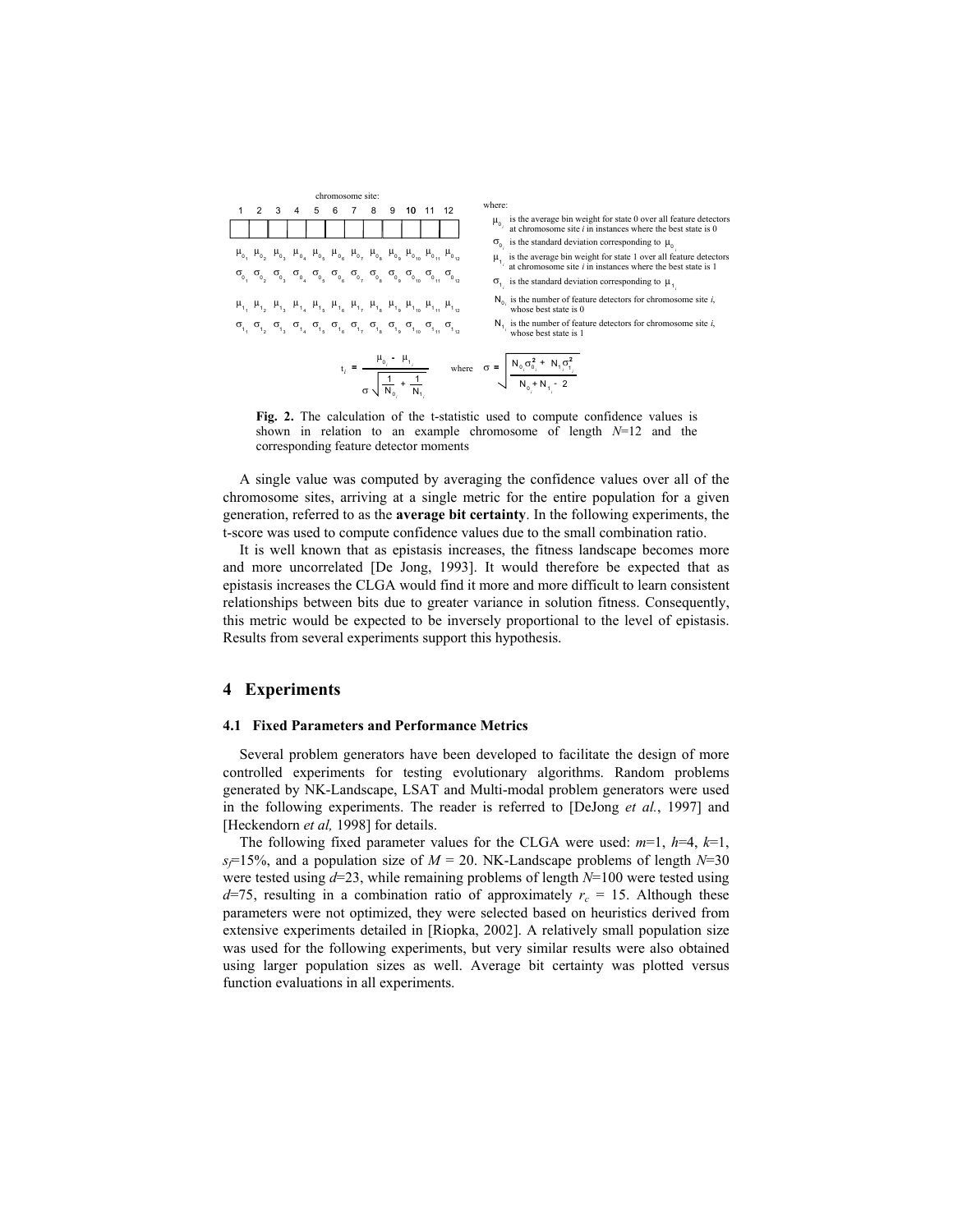#### **4.2 NK-Landscape Experiments**

Fifty random, 30-bit NK-Landscape problems using a neighborhood model were used in the first set of experiments. The CLGA was run for 50000 evaluations on three levels of epistasis, K=5, 10 and 15. Results are shown in figure 3.

Note that as epistasis increases, the average bit certainty as measured within the CLGA population decreases. This is consistent with the interpretation given previously, *i.e.*, that the weaker fitness correlations for higher epistasis problems cause the CLGA to behave more randomly. It is interesting to note that NK-Landscape problems with lower values of K seem to have a greater range of average bit certainty values. This is consistent with the intuition that with lower epistasis, there is always some non-zero probability of some problems being "hard" simply by accident.

#### **4.3 L-SAT Experiments**

Fifty random, 100-bit 3-SAT problems were used in the next set of experiments. The CLGA was run for 30000 evaluations on three levels of epistasis, with the number of clauses set to *C*=430, 1200, and 2400 for low, medium and high epistasis respectively. Results are shown in figure 4. To our surprise, there did not seem to be much difference between the 3-SAT problems for the three levels of epistasis. This perplexing result however, supports observations made by [DeJong, *et. al.*, 1997]. In that paper, the experimenters noted that a low mutation rate (less exploration) and low crossover rate (lower disruption) actually improved results. The results here suggest that the various levels of epistasis for 100-bit 3-SAT problems may contain more structure than previously supposed. The CLGA search strategy, as reflected by the average bit certainty, suggests the need for a less random search over all three levels of epistasis, implying greater problem structure and perhaps explaining why greater preservation of structure (less exploration) resulted in improved performance for DeJong *et al.*

Note the greater variance in the average bit certainty as epistasis decreases. This is consistent with the fact that the 100 variable 3-SAT is known to have a "phase transition" at approximately 430 clauses [Crawford and Auton,1996], resulting in problems that have an almost equal probability of being satisfiable and unsatisfiable and hence computationally most difficult [Gomes and Selman, 2002]. 3-SAT problems with fewer clauses are almost always satisfiable while those with more are almost always unsatisfiable. The larger variance may reflect the diversity of problems in this critical region. Experiments were also run for 3-SAT problems with fewer clauses, but, as expected, always obtained the optimum faster than an interpretable bit certainty could be extracted.

A second set of experiments was run using a fixed number of clauses  $(C = 1200)$  but varying the length of the clauses using values  $L = 2.3,4$  and 5. Again, the CLGA was run on fifty random problems for 30000 evaluations. Results are shown in fig. 5.

In this case, a difference was observed, showing a decrease in bit certainty as the length of the clause was increased. This is not surprising if one considers the algorithm used to generate the L-SAT problems. As the clause length increases, the probability of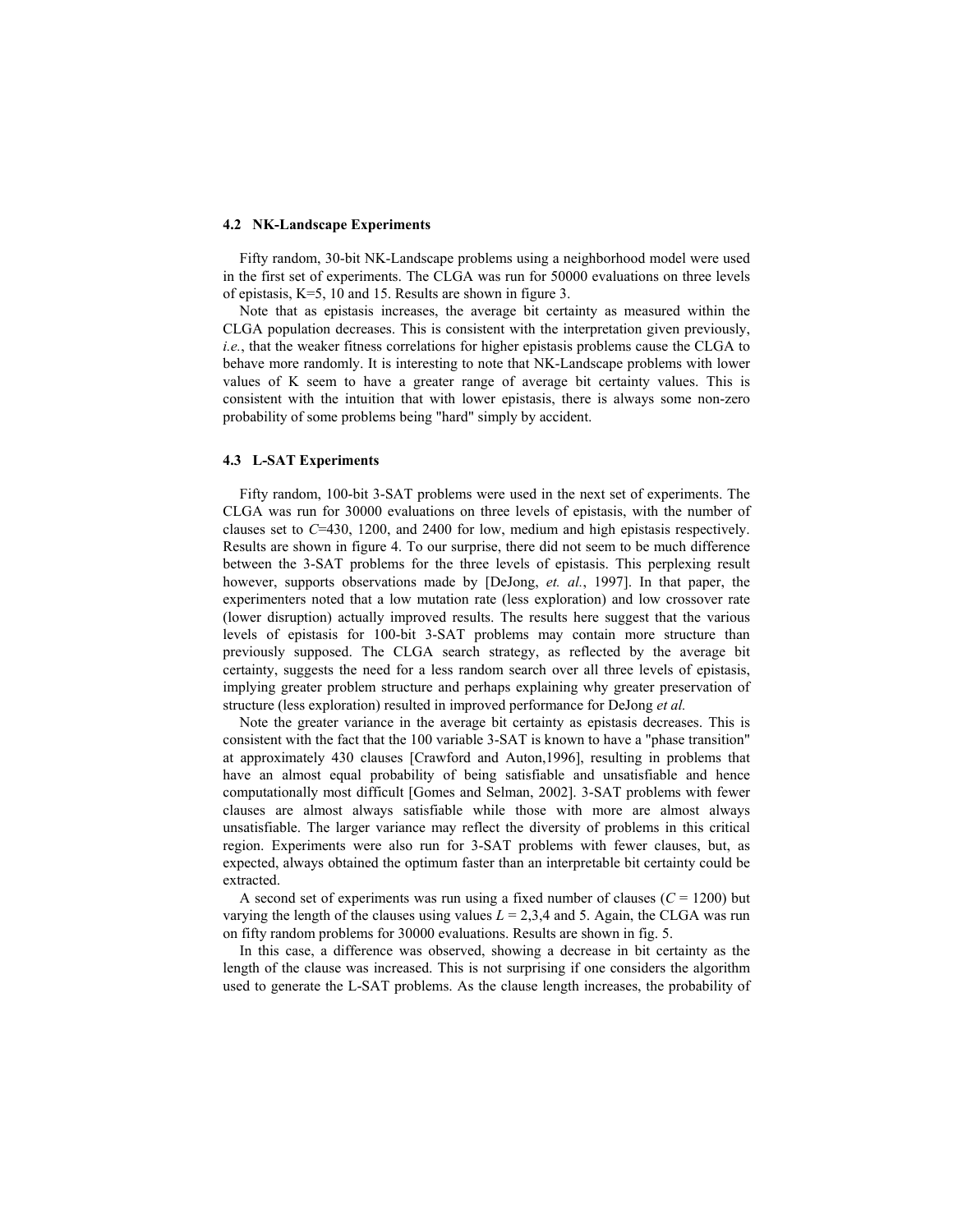

**Fig. 3.** Average bit certainty plotted for 50 random 30-bit NK-Landscape problems for low, medium, and high epistasis

**Fig. 4.** Average bit certainty plotted for for 50 random 100-bit 3-SAT problems for low, medium and high epistasis



**Fig. 5.** Average bit certainty plotted for the CLGA for fifty random 100-bit 2-SAT, 3- SAT, 4-SAT and 5-SAT problems using 1200 clauses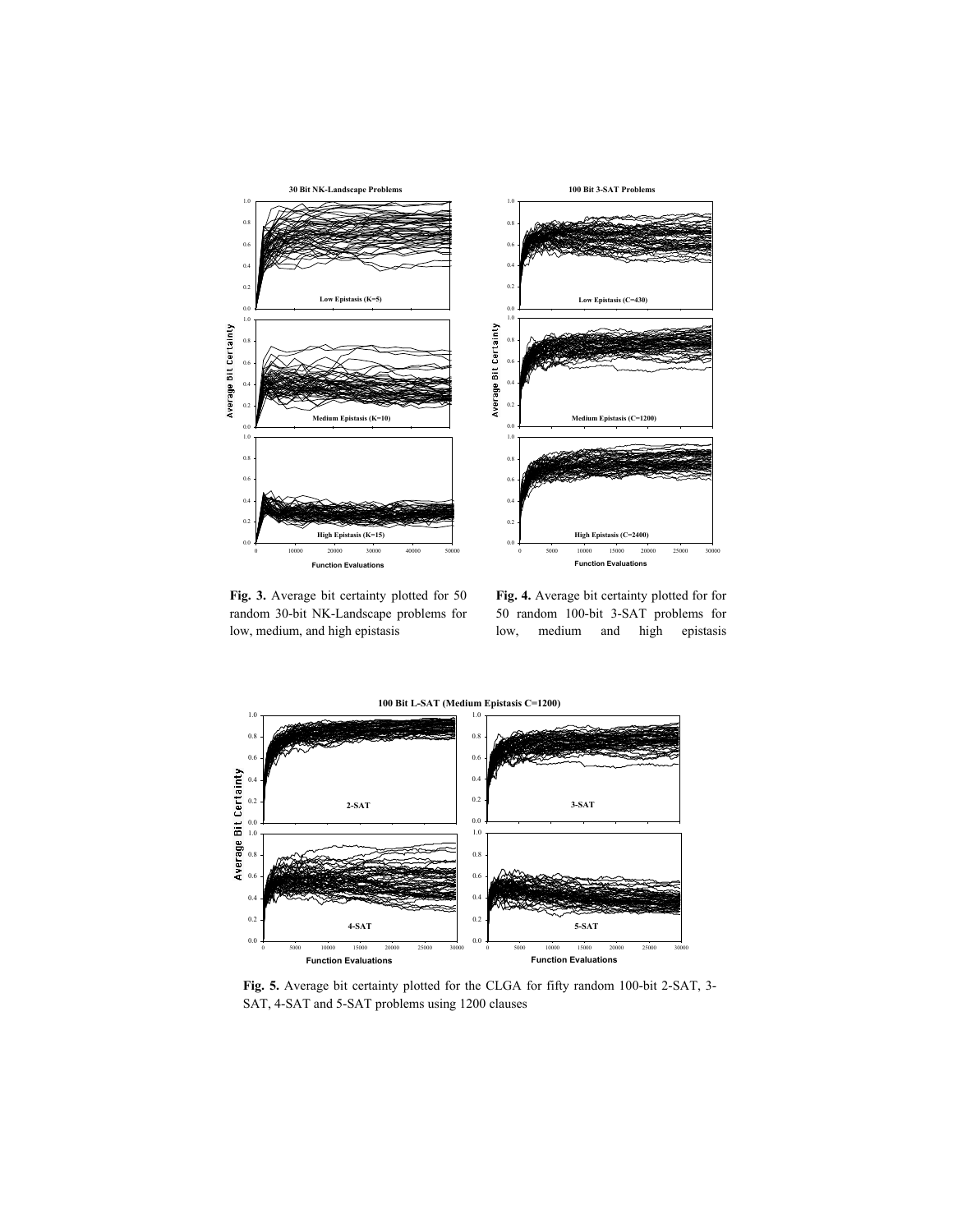satisfying the clause increases (since only a single true value is required to make the entire clause true). A more random strategy is therefore reasonable, since the likelihood of satisfying clauses is high. On the other hand, with a short clause length, a more methodical approach may be more efficient (in the long run).

#### **4.5 Multi-Modal Experiments**

A final set of experiments was run using 50 random, 100-bit Multi-modal problems. The CLGA was run for 30000 evaluations on two levels of epistasis with the number of peaks equal to 1 for low epistasis and 500 for high epistasis. Results are shown in figure 6. Only 5000 evaluations are shown since all optima were found in that time. The results of the last set of experiments were entirely consistent with our expectations. The single peak problems resulted in a less random approach due to the highly correlated fitness landscape. The higher epistasis problems on the other hand, resulted in significantly more random behavior, given the less correlated landscape. Optima, however, were found in both cases in approximately the same time.



**Fig. 6.** Average bit certainty plotted for the CLGA for fifty random 100-bit Multimodal problems for low, and high epistasis

#### **5 Conclusions**

How is the computed average bit uncertainty different in principle from any of the metrics cited earlier? It too is based on information ultimately obtained from sampling of solutions. However, the difference is that the sampling is done from both successes and failures of the particular *operator* being used (in this case, intelligent recombination). In other words, the information accumulated in the feature detector histograms is based on not only good schemata (gleaned from inspections of a SmartChromosome's mates), but on schemata in the neighborhoods of the fitness landscape directly induced by the intelligent recombination. Recall that after modifying its schemata, a SmartChromosome inspects the result, whether it is better or worse than its original string. If the fitness landscape is an artifact of the search algorithm as Jones and Forest suggest [Jones and